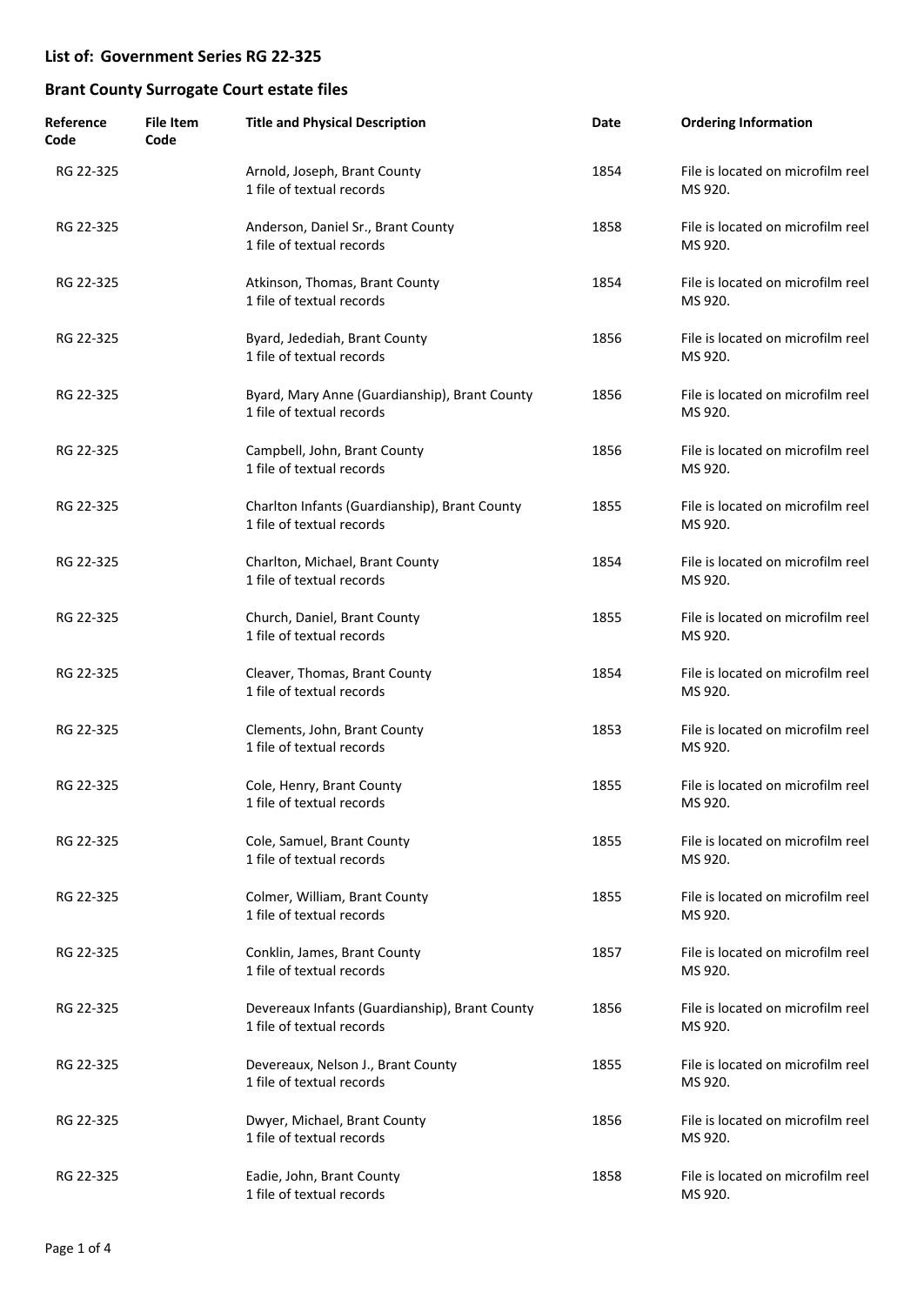| Reference<br>Code | <b>File Item</b><br>Code | <b>Title and Physical Description</b>                         | Date | <b>Ordering Information</b>                  |
|-------------------|--------------------------|---------------------------------------------------------------|------|----------------------------------------------|
| RG 22-325         |                          | Fankes, William J., Brant County<br>1 file of textual records | 1857 | File is located on microfilm reel<br>MS 920. |
| RG 22-325         |                          | Fowler, Lawrence, Brant County<br>1 file of textual records   | 1853 | File is located on microfilm reel<br>MS 920. |
| RG 22-325         |                          | Fowles, Richard, Brant County<br>1 file of textual records    | 1858 | File is located on microfilm reel<br>MS 920. |
| RG 22-325         |                          | French, James, Brant County<br>1 file of textual records      | 1855 | File is located on microfilm reel<br>MS 920. |
| RG 22-325         |                          | Gillen, Robert, Brant County<br>1 file of textual records     | 1855 | File is located on microfilm reel<br>MS 920. |
| RG 22-325         |                          | Haistings, Robert, Brant County<br>1 file of textual records  | 1854 | File is located on microfilm reel<br>MS 920. |
| RG 22-325         |                          | Hannon, William, Brant County<br>1 file of textual records    | 1853 | File is located on microfilm reel<br>MS 920. |
| RG 22-325         |                          | Hart, Philip D., Brant County<br>1 file of textual records    | 1853 | File is located on microfilm reel<br>MS 920. |
| RG 22-325         |                          | Hartley, James, Brant County<br>1 file of textual records     | 1857 | File is located on microfilm reel<br>MS 920. |
| RG 22-325         |                          | Hawkins, John, Brant County<br>1 file of textual records      | 1853 | File is located on microfilm reel<br>MS 920. |
| RG 22-325         |                          | Hess, Sampson, Brant County<br>1 file of textual records      | 1854 | File is located on microfilm reel<br>MS 920. |
| RG 22-325         |                          | Holmes, James, Brant County<br>1 file of textual records      | 1855 | File is located on microfilm reel<br>MS 920. |
| RG 22-325         |                          | Irving, Eleanor, Brant County<br>1 file of textual records    | 1854 | File is located on microfilm reel<br>MS 920. |
| RG 22-325         |                          | Jennings, Hugh, Brant County<br>1 file of textual records     | 1854 | File is located on microfilm reel<br>MS 920. |
| RG 22-325         |                          | Johnson, Abraham, Brant County<br>1 file of textual records   | 1854 | File is located on microfilm reel<br>MS 920. |
| RG 22-325         |                          | Johnson, Harry, Brant County<br>1 file of textual records     | 1853 | File is located on microfilm reel<br>MS 920. |
| RG 22-325         |                          | Jones, Benson, Brant County<br>1 file of textual records      | 1854 | File is located on microfilm reel<br>MS 920. |
| RG 22-325         |                          | Kelly, Emery N., Brant County<br>1 file of textual records    | 1854 | File is located on microfilm reel<br>MS 920. |
| RG 22-325         |                          | Knight, William, Brant County<br>1 file of textual records    | 1855 | File is located on microfilm reel<br>MS 920. |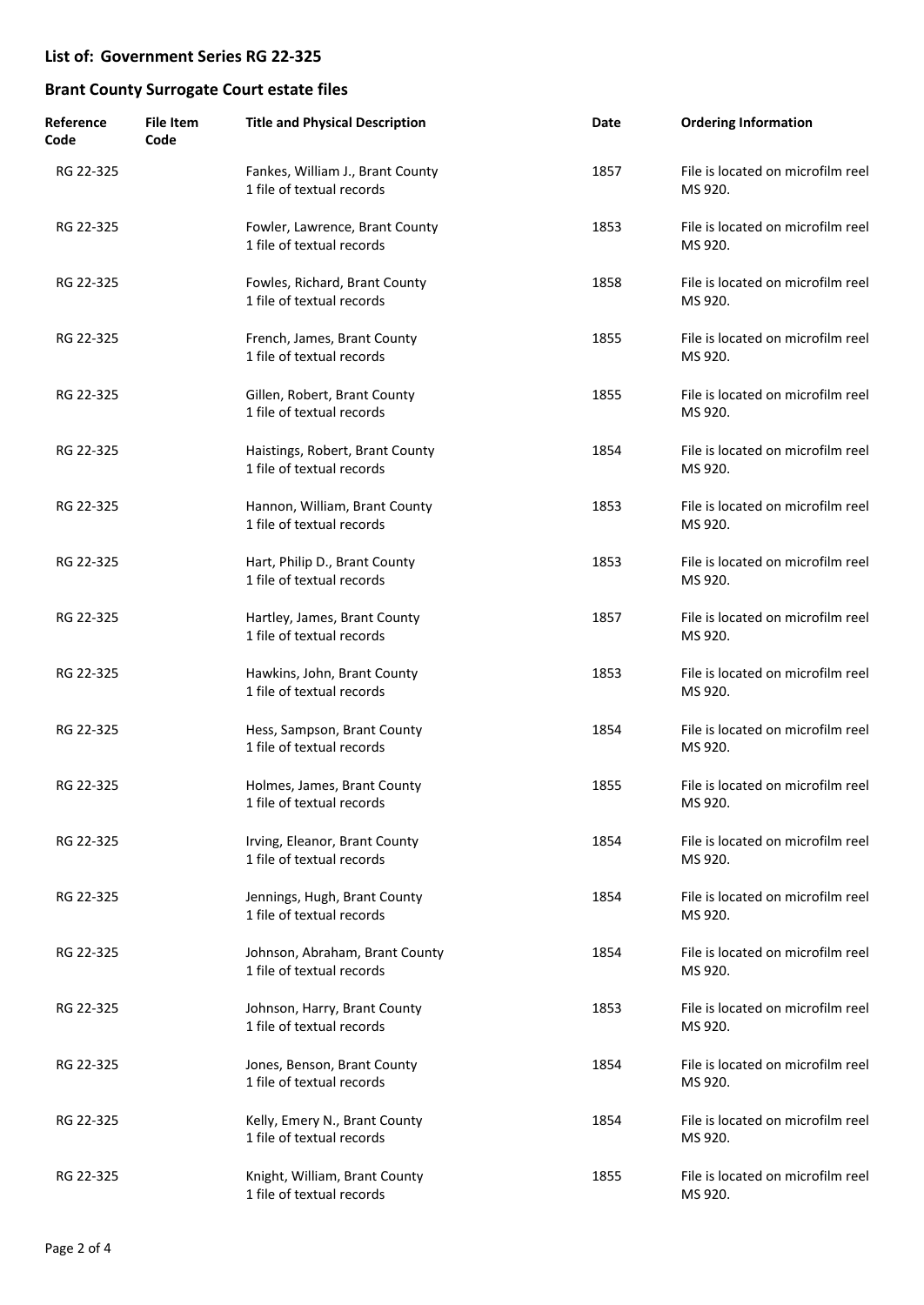| Reference<br>Code | <b>File Item</b><br>Code | <b>Title and Physical Description</b>                                        | Date | <b>Ordering Information</b>                  |
|-------------------|--------------------------|------------------------------------------------------------------------------|------|----------------------------------------------|
| RG 22-325         |                          | Latshaw, Samuel R., Brant County<br>1 file of textual records                | 1855 | File is located on microfilm reel<br>MS 920. |
| RG 22-325         |                          | Lund, John, Brant County<br>1 file of textual records                        | 1854 | File is located on microfilm reel<br>MS 920. |
| RG 22-325         |                          | Mans, Henry V. S., Brant County<br>1 file of textual records                 | 1857 | File is located on microfilm reel<br>MS 920. |
| RG 22-325         |                          | McAlister, Louisa (Guardianship), Brant County<br>1 file of textual records  | 1856 | File is located on microfilm reel<br>MS 920. |
| RG 22-325         |                          | McCosh, John, Brant County<br>1 file of textual records                      | 1854 | File is located on microfilm reel<br>MS 920. |
| RG 22-325         |                          | McKay, William, Brant County<br>1 file of textual records                    | 1858 | File is located on microfilm reel<br>MS 920. |
| RG 22-325         |                          | McLaughlin, James, Brant County<br>1 file of textual records                 | 1853 | File is located on microfilm reel<br>MS 920. |
| RG 22-325         |                          | McPherson, John, Brant County<br>1 file of textual records                   | 1855 | File is located on microfilm reel<br>MS 920. |
| RG 22-325         |                          | McRonald, Thomas, Brant County<br>1 file of textual records                  | 1857 | File is located on microfilm reel<br>MS 920. |
| RG 22-325         |                          | Miller, John, Brant County<br>1 file of textual records                      | 1856 | File is located on microfilm reel<br>MS 920. |
| RG 22-325         |                          | Miller, William B., Brant County<br>1 file of textual records                | 1853 | File is located on microfilm reel<br>MS 920. |
| RG 22-325         |                          | Mitchell, William, Brant County<br>1 file of textual records                 | 1853 | File is located on microfilm reel<br>MS 920. |
| RG 22-325         |                          | Montgomery Infants (Guardianship), Brant County<br>1 file of textual records | 1855 | File is located on microfilm reel<br>MS 920. |
| RG 22-325         |                          | Montgomery, James, Brant County<br>1 file of textual records                 | 1855 | File is located on microfilm reel<br>MS 920. |
| RG 22-325         |                          | Norton, William, Brant County<br>1 file of textual records                   | 1855 | File is located on microfilm reel<br>MS 920. |
| RG 22-325         |                          | Plumsted, James, Brant County<br>1 file of textual records                   | 1854 | File is located on microfilm reel<br>MS 920. |
| RG 22-325         |                          | Qua, Samuel, Brant County<br>1 file of textual records                       | 1853 | File is located on microfilm reel<br>MS 920. |
| RG 22-325         |                          | Raich, George, Brant County<br>1 file of textual records                     | 1858 | File is located on microfilm reel<br>MS 920. |
| RG 22-325         |                          | Raines, Thomas M., Brant County<br>1 file of textual records                 | 1856 | File is located on microfilm reel<br>MS 920. |